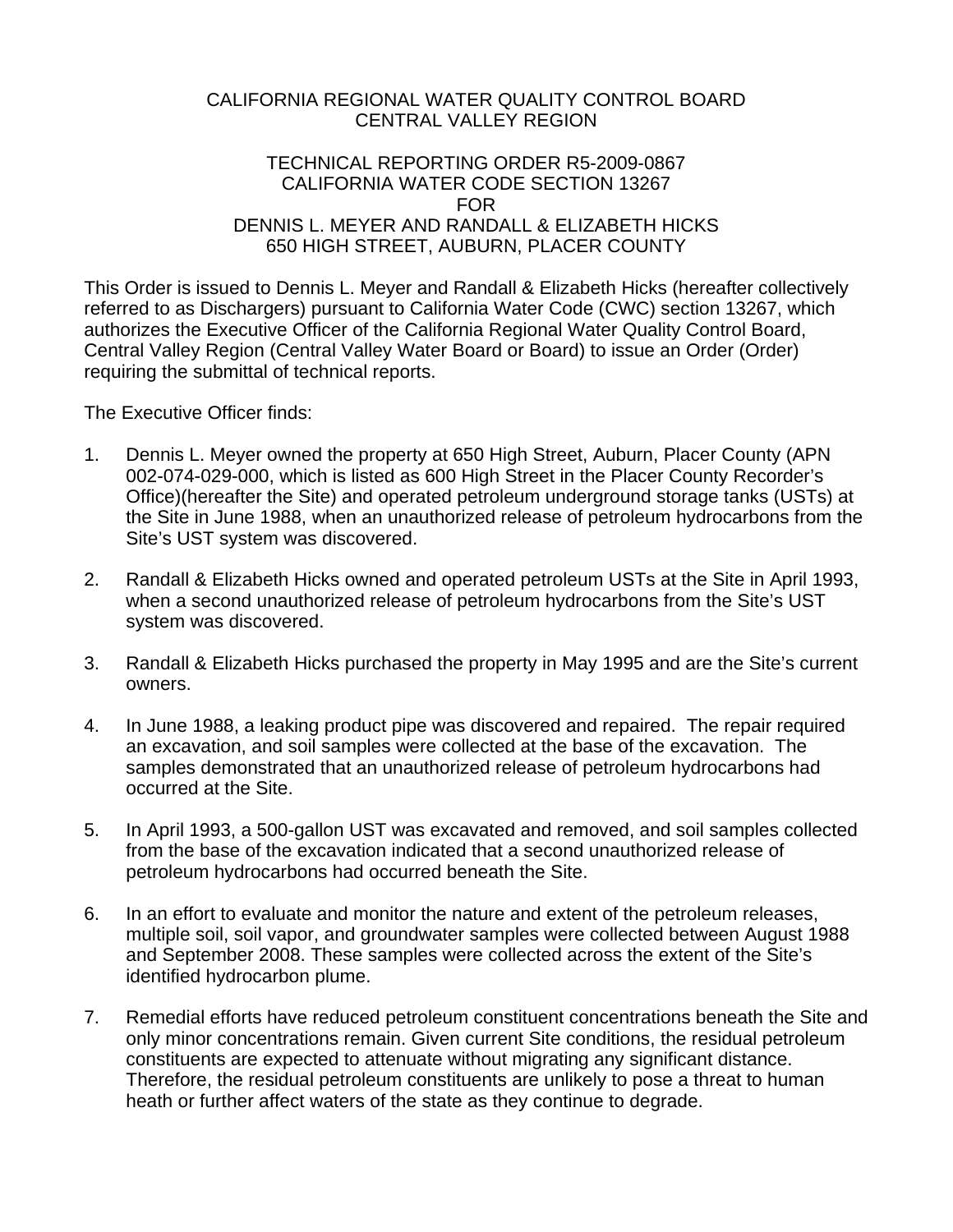- 8. Before the Site can be closed, all property owners who have title to parcels located within 500 feet of the Site must be notified of the Site's closure review and must be given time to submit comments regarding the pending closure. All comments received during this public participation must be adequately addressed prior to case closure.
- 9. Proper abandonment of all Site monitoring wells, remedial wells, and other subsurface conduits that are no longer needed is necessary to prevent them from acting as preferential pathways. These pathways could exacerbate the deleterious effects of an otherwise minor surface spill.
- 10. If not properly disposed, residual waste remaining onsite as a result of the investigation, cleanup, and monitoring of the Site could pose a threat to both human health and waters of the state.
- 11. The Dischargers have not conducted public participation activities or abandoned the Site's wells and other subsurface conduits.

## **LEGAL PROVISIONS**

12. CWC section 13267 reads, in part:

(b)(1) In conducting an investigation . . ., the regional board may require that any person who has discharged, discharges, or is suspected of having discharged or, discharging, or who proposes to discharge waste within its region . . . shall furnish, under penalty of perjury, technical or monitoring program reports which the regional board requires. The burden, including costs, of these reports shall bear a reasonable relationship to the need for the report and the benefits to be obtained from the reports. In requiring those reports, the regional board shall provide the person with a written explanation with regard to the need for the reports, and shall identify the evidence that supports requiring that person to provide the reports.

 The reports required herein are necessary to adequately notify nearby property owners of the proposed closure, and to ensure that the monitoring wells are appropriately addressed as the Site is closed. The reports will ensure protection of waters of the state, and will assist the Board in protecting public health and the environment.

13. CWC section 13268 reads, in part:

(a)(1) Any person failing or refusing to furnish technical or monitoring program reports as required by subdivision (b) of Section 13267 . . . or falsifying any information provided therein, is guilty of a misdemeanor and may be liable civilly in accordance with subdivision (b).

(b)(1) Civil liability may be administratively imposed by a regional board in accordance with Article 2.5 (commencing with Section 13323) of Chapter 5 for a violation of subdivision (a) in an amount which shall not exceed one thousand dollars (\$1,000) for each day in which the violation occurs.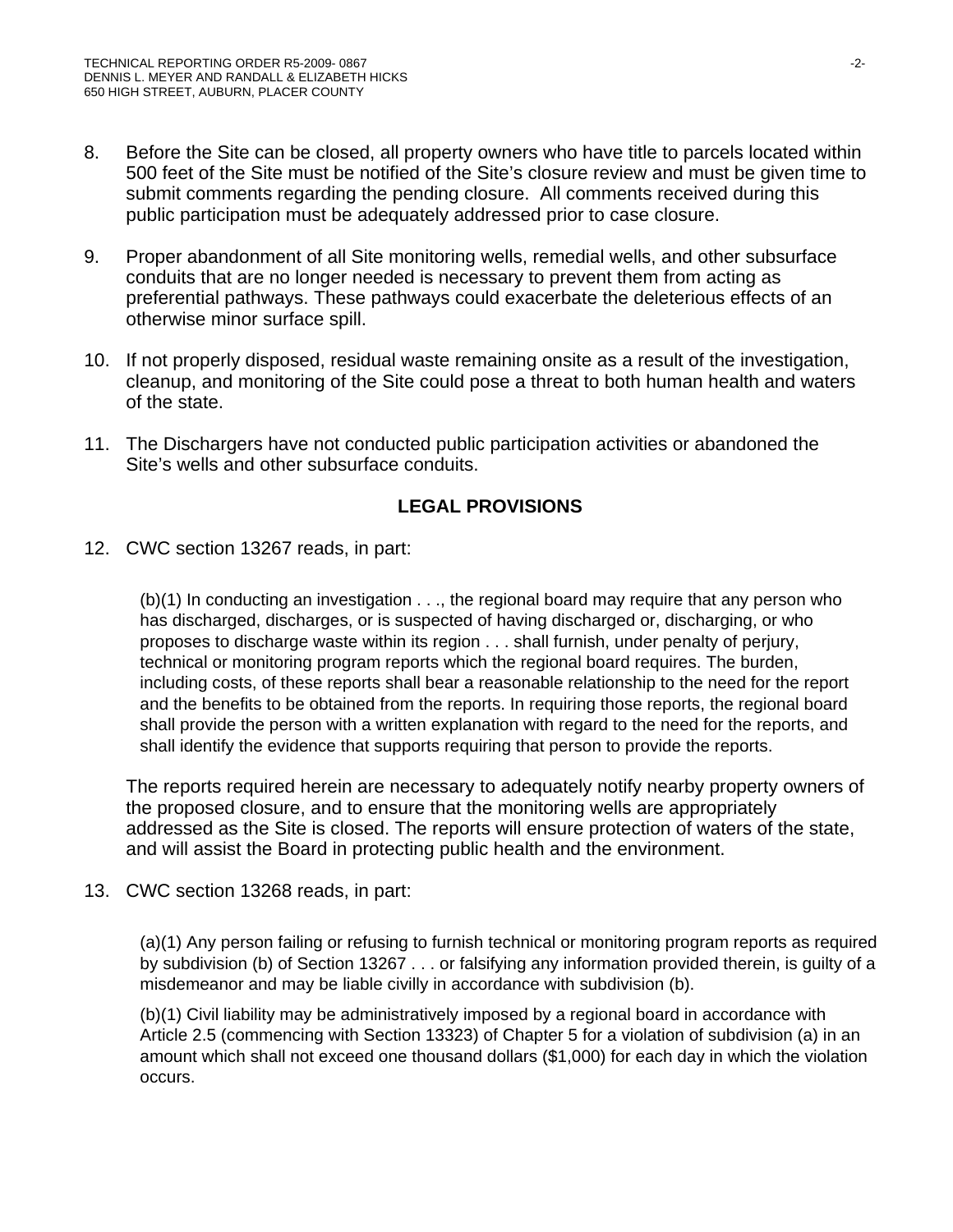(c) Any person discharging hazardous waste, as defined in Section 25117 of the Health and Safety Code, who knowingly fails or refuses to furnish technical or monitoring program reports as required by subdivision (b) of Section 13267, or who knowingly falsifies any information provided in those technical or monitoring program reports, is guilty of a misdemeanor, may be civilly liable in accordance with subdivision (d) …

(d)(1) Civil liability may be administratively imposed by a regional board in accordance with Article 2.5 (commencing with Section 13323) of Chapter 5 for a violation of subdivision (c) in an amount which shall not exceed five thousand dollars (\$5,000) for each day in which the violation occurs.

Failure to submit the required reports to the Central Valley Water Board according to the schedule detailed herein may result in enforcement action being taken against the Dischargers, which may include the imposition of administrative civil liability pursuant to CWC section 13268. Since petroleum constituents are considered hazardous waste under Health and Safety Code section 25117, the Central Valley Water Board may impose administrative civil liability of up to \$5,000 per day if the Dischargers fail to submit the required work plan by the date set forth below.

14. The California Code of Regulations, title 23, section 2720, defines a responsible party as:

... any person who owns or operates an underground storage tank used for the storage of an hazardous substance... any person who owned or operated the underground storage tank immediately before the discontinuation of its use... any owner of property where an unauthorized release of a hazardous substance from an underground storage tank has occurred, and any person who had or has control over a underground storage tank at the time of or following an unauthorized release of a hazardous substance.

A responsible party has a legal obligation to investigate and remediate contamination. Dennis L. Meyer is a person who had control over a underground storage tank at the time of or following an unauthorized release of a hazardous substance. Randall & Elizabeth Hicks also are persons who had control over a underground storage tank at the time of or following an unauthorized release of a hazardous substance, and are owners of property where an unauthorized release of a hazardous substance from an underground storage tank has occurred. Therefore, the Dischargers are a "person[s] who ha[ve] discharged … waste" within the meaning of CWC section 13267.

- 15. Compliance with Central Valley Water Board directives is mandatory in order to be eligible for reimbursement of corrective action costs from the State's Underground Storage Tank Cleanup Fund according to California Code of Regulations, title 23, section 2812.2.
- 16. All work should be performed according to the *Tri-Regional Recommendations for Preliminary Investigation and Evaluation of Underground Storage Tank Sites*, which is attached hereto and made part of this Order. All work must be completed under all permits required by State, County, and/or Local agencies, and all reports must be submitted to the Central Valley Water Board.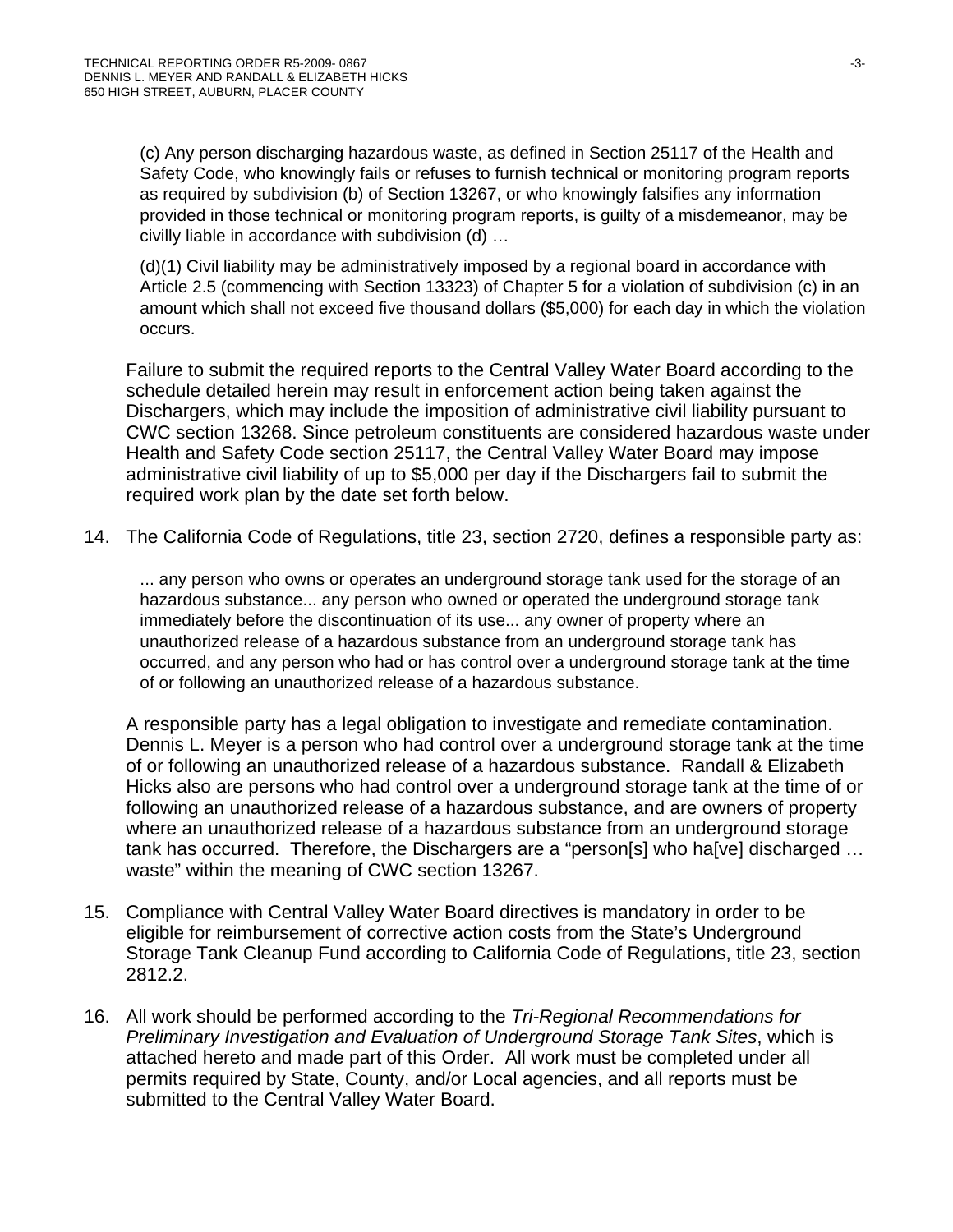## **REQUIRED ACTIONS**

**IT IS HEREBY ORDERED** that, pursuant to CWC section 13267 and under penalty of perjury under the laws of the State of California, the Dischargers shall submit a **work plan** by **7 January 2010** to abandon all wells and other subsurface conduits associated with the Site, to conduct public participation activities, and to dispose of any residual waste remaining at the Site. The work plan shall include a time schedule to complete the proposed work and to submit a report documenting the results of the work.

The work plan shall include the following items:

- a. A mailing list of all property owners who have title to parcels located within 500 feet of the Site.
- b. A Fact Sheet describing investigation and cleanup activities that have taken place at the Site thus far.
- c. A proposal to abandon of all groundwater monitoring and remedial wells and subsurface conduits associated with the UST investigation and cleanup at the Site.
- d. A description of and proposal for the proper disposal of any residual waste remaining onsite as a result of investigation, cleanup, and monitoring at the Site, including, but not limited to, drill cuttings and monitoring well purge water.

The Dischargers have informed Central Valley Water Board staff that they intend to remove the Site's UST system and develop the Site as a commercial office complex. To facilitate this redevelopment project, the Dischargers have expressed a desire to maintain the Site's groundwater monitoring well network until the UST system is removed. If the Dischargers choose to maintain the Site's monitoring well network, the Dischargers may **substitute** the requested well abandonment work plan for a work plan to maintain and monitor all Site wells until they are properly abandoned. This **substitute** work plan must still address public participation activities and the disposal of remaining onsite waste.

The Placer County Environmental Health Department maintains jurisdictional authority regarding well abandonment; therefore, the Dischargers shall obtain all applicable permits and clearances required to destroy the Site's wells.

As required by the California Business and Professions Code sections 6735, 7835, and 7835.1, all reports shall be prepared by a registered professional or their subordinate and signed by the registered professional.

Any person aggrieved by this action of the Central Valley Water Board may petition the State Water Board to review the action in accordance with CWC section 13320 and California Code of Regulations, title 23, sections 2050 and following. The State Water Board must receive the petition by 5:00 p.m., 30 days after the date of this Order, except that if the thirtieth day following the date of this Order falls on a Saturday, Sunday, or state holiday (including mandatory furlough days), the petition must be received by the State Water Board by 5:00 p.m. on the next business day.